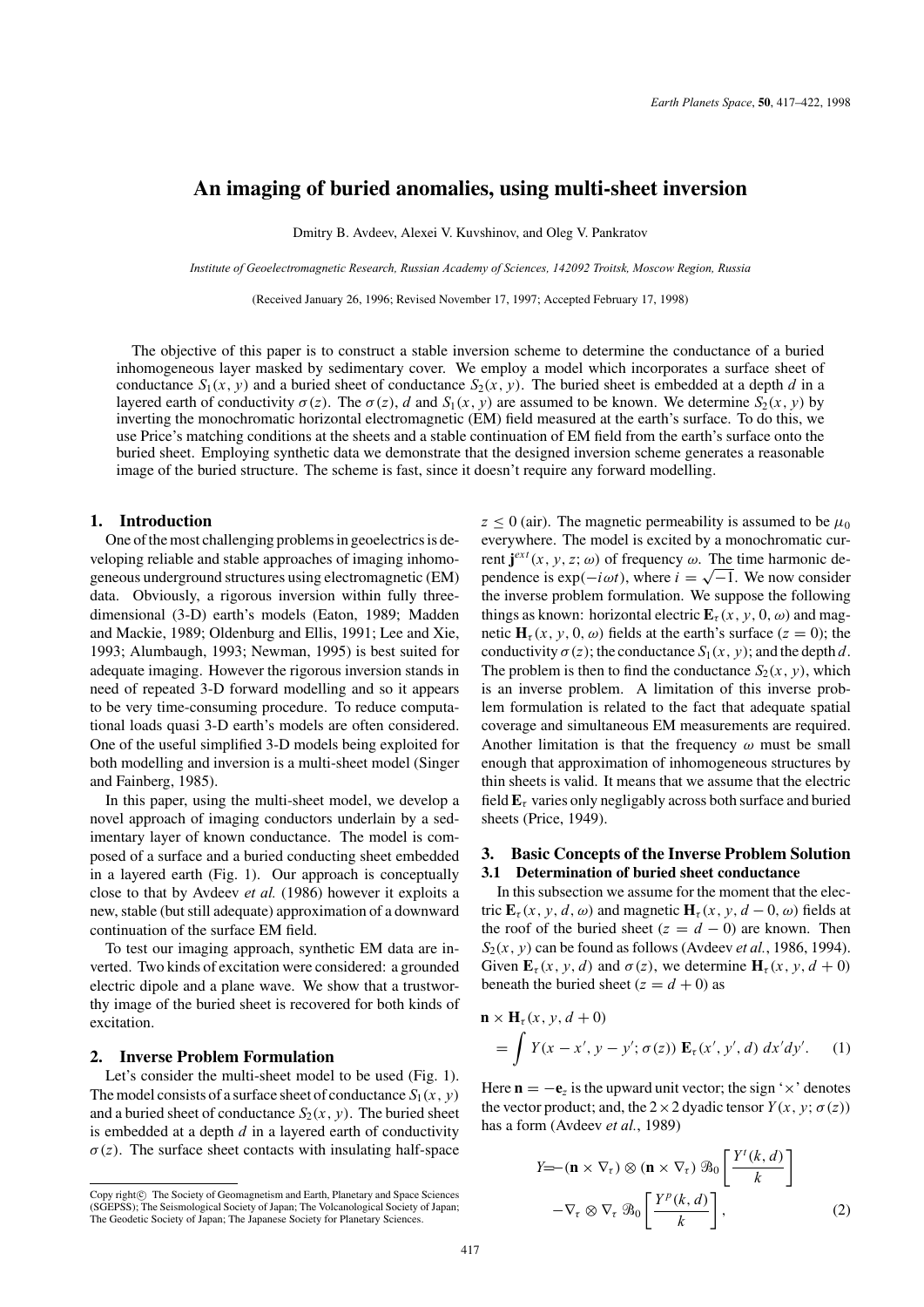

Fig. 1. An example of a multi-sheet model composed of the surface and buried sheets embedded in layered earth.

where spectral functions  $Y^t$  and  $Y^p$  are respectively induction and galvanic admittances of the layered earth beneath the buried sheet; the sign '⊗' stands for the tensor product of vectors,  $\mathbf{a} \otimes \mathbf{b} = \begin{pmatrix} a_x b_x & a_x b_y \\ a_y b_y & a_y b_y \end{pmatrix}$ *aybx ayby* ); the sign ' $\nabla_{\tau}$ ' denotes horizontal gradient,  $\nabla_{\tau} = (\partial_x, \partial_y)$ ; and where the notation  $\mathcal{B}_0$  denotes the Hankel transform

$$
\mathcal{B}_0[f](r) = \frac{1}{2\pi} \int_0^\infty f(k) J_0(kr) dk. \tag{3}
$$

Here  $J_0$  is the Bessel function of the first kind and of order zero;  $r = \sqrt{x^2 + y^2}$ ;  $k = \sqrt{k_x^2 + k_y^2}$ ; and  $k_x, k_y$  are the spatial wavenumbers.

With  $\mathbf{H}_{\tau}(x, y, d+0)$  determined and  $\mathbf{H}_{\tau}(x, y, d-0)$ ,  $\mathbf{E}_{\tau}(x, y, d)$  assumed to be known, one can get  $S_2(x, y)$  from Price's matching condition (Price, 1949)

$$
\mathbf{n} \times \mathbf{H}_{\tau}(x, y, d - 0) - \mathbf{n} \times \mathbf{H}_{\tau}(x, y, d + 0)
$$
  
=  $S_2(x, y) \mathbf{E}_{\tau}(x, y, d).$  (4)

Thus, if we know the  $\mathbf{E}_{\tau}$  and  $\mathbf{H}_{\tau}$  at the roof of the buried sheet,  $z = d - 0$ , we readily obtain the conductance  $S_2(x, y)$ . However the fields are actually assumed known at the surface,  $z = 0$ , rather than at  $z = d - 0$ . So the problem is to continue the fields from the surface down to the roof of the buried sheet. **3.2 Stable approximation of the downward continued EM field**

Our solution of this problem is as follows. The  $\mathbf{E}_{\tau}(x, y)$ , +0) beneath the surface sheet be identical to  $\mathbf{E}_{\tau}(x, y, 0)$  at the surface  $(z = 0)$ . At the earth's surface the Price's matching condition can be rewritten as

$$
\mathbf{n} \times \mathbf{H}_{\tau}(x, y, +0) = \mathbf{n} \times \mathbf{H}_{\tau}(x, y, 0)
$$
  
-S<sub>1</sub>(x, y)  $\mathbf{E}_{\tau}(x, y, 0)$ . (5)

With a knowledge of  $S_1(x, y)$ , this equality gives the magnetic field,  $\mathbf{H}_{\tau}(x, y, +0)$ , beneath the surface sheet.

Let's next suppose for the moment that  $\sigma(z) = \sigma_0$ Const, when  $0 < z < d$ , i.e., the layered earth sandwiched between surface and buried sheets consists of only one layer of conductivity  $\sigma_0$ . Following the Appendix (see transforms (A.13) and (A.14)), the downward continued electric field is

$$
\mathbf{E}_{\tau}(x, y, d) = \int Q^{(1)}(x - x', y - y') \, \check{\mathbf{E}}_{\tau}(x', y', d) \, dx'dy', \qquad (6)
$$

where

$$
\mathbf{E}_{\tau}(x, y, d) = \mathbf{E}_{\tau}(x, y, 0) \n+ \int (i\omega\mu_0 Q^{(2)} + \frac{1}{\sigma_0} Q^{(3)})(x - x', y - y') \n\cdot \mathbf{H}_{\tau}(x', y', +0) dx'dy'.
$$
\n(7)

Formula (A.15) for kernel  $Q^{(1)}$  reflects a dramatic numerical instability of transform (6), since the kernel involves the factor cosh(æ*d*) which exponentially increases when *k* tends to infinity. However sometimes it is very plausible to assume that

$$
ad \ll 1. \tag{8}
$$

If this assumption is valid then  $\cosh(\alpha d) \approx 1$ , and so, following formula (A.15),  $Q^{(1)}(x - x', y - y') ≈ δ(x - x', y - y'),$ where  $\delta$  is Dirac's delta-function. In this case transform (6) degenerates into the identity  $\mathbf{E}_{\tau} = \mathbf{E}_{\tau}$  and thus one can choose field  $\mathbf{E}_{\tau}(x, y, d)$ , determined by transform (7), as the desired stable approximation of the downward continued electric field. In a similar way transform (A.18) defines the stable approximation of the downward continued magnetic field

$$
\begin{aligned} \mathbf{H}_{\tau}(x, y, d-0) \\ &= \mathbf{H}_{\tau}(x, y, +0) \\ &+ \int (\sigma_0 Q^{(2)} + \frac{1}{i\omega\mu_0} Q^{(3)})(x - x', y - y') \\ &\cdot \mathbf{E}_{\tau}(x', y', 0) \, dx'dy'. \end{aligned} \tag{9}
$$

It should be noted that in practice the assumption (8) may be considered as valid when

$$
d \ll L, \quad d \ll C. \tag{10}
$$

Here  $C = \sqrt{\frac{2}{\omega \mu_0 \sigma_0}}$  is a skin depth, and *L* is the smallest horizontal size of the surface and buried inhomogeneities.

Now, in the general case, when the earth between surface and buried sheets consists of a stack of more than one homogeneous layer, transforms (7) and (9) are to be recursively applied for each layer of the stack.

#### **4. Imaging of a Buried Sheet Conductance**

Summing up, the overall inversion scheme involves the following three steps.

*Step 1*. By Prices' condition (5), we derive the horizontal magnetic field beneath the surface sheet,  $z = +0$ .

*Step 2*. By transforms (7) and (9), we continue the horizontal electric and magnetic fields to the roof of the buried sheet,  $z = d - 0$ .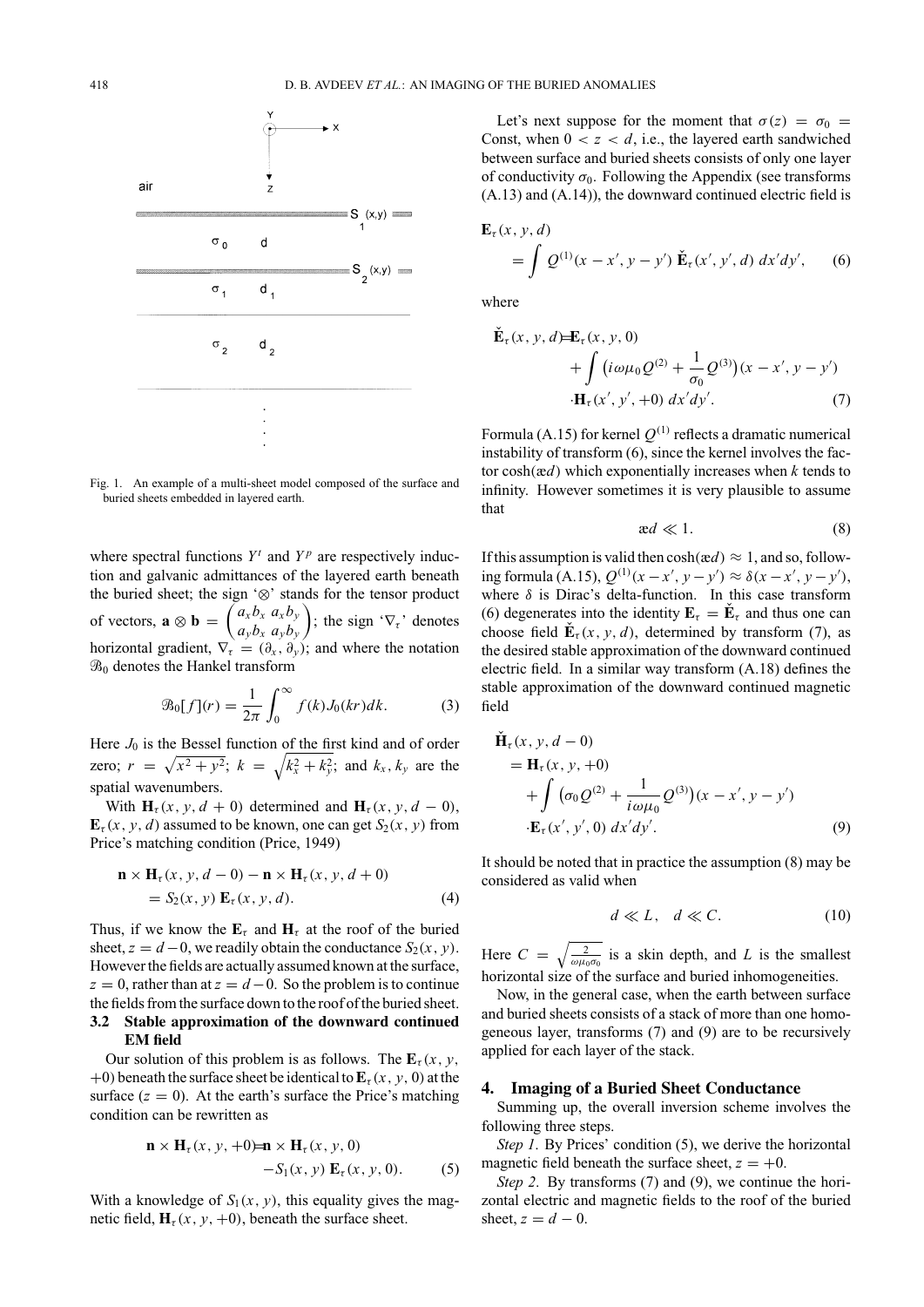

Fig. 2. The buried sheet conductance (left panel) of the multi-sheet model (right panels) used for imaging.

*Step 3.* By transform (1), we derive the horizontal magnetic field beneath the buried sheet,  $z = d + 0$ , and, at last, determine  $S_2$  of equation (4) as

$$
S_2(x, y) = \frac{1}{\left|\mathbf{E}_{\tau}(x, y, d)\right|^2}
$$

$$
\cdot \left(\mathbf{n} \times \mathbf{H}_{\tau}(x, y, d-0) - \mathbf{n} \times \mathbf{H}_{\tau}(x, y, d+0)\right)
$$

$$
\cdot \mathbf{E}_{\tau}^*(x, y, d). \tag{11}
$$

Here superscript '∗' means complex conjugation. We take the in-phase part of the right side of equality (11) as a desired  $S_2(x, y)$ , and use its out-of-phase part as a measure of consistency of our multi-sheet imaging. To perform convolutions over the  $(x, y)$ -plane in  $(1)$ ,  $(7)$  and  $(9)$  we use the numerical scheme described in (Avdeev *et al.*, 1997).

To perform Hankel transforms of type (3) we use the FHT code of Christensen (1990) which is based on the technique of Johansen and Sorensen (1979).

#### **5. Numerical Examples**

We constructed a multi-sheet model to test our inversion scheme. It consists of a three-layered earth with surface and buried sheets (Fig. 2). The surface sheet contains a  $16 \times$ 16 km<sup>2</sup> anomaly of conductance 200 S. Everywhere out of the anomaly the surface sheet conductance is 100 S. The buried sheet is placed at depth of 1 km and also contains a  $16 \times 16$  km<sup>2</sup> anomaly of conductance 500 S. This anomaly is 15 km shifted along *y*-axis with respect to the surface anomaly. Everywhere out of the anomaly, the buried sheet conductance is 250 S. The geoelectric parameters of the

three-layered earth are as follows: the top layer conductivity  $\sigma_0 = 10^{-3}$  S/m, and thickness  $d = 1$  km, the middle layer with  $\sigma_1 = 10^{-3}$  S/m and  $d_1 = 20$  km, and the lower half space with  $\sigma_2 = 10^{-1}$  S/m.

We adopted a numerical mesh of  $N_x \times N_y = 64 \times 96$ cells for each sheet, with a cell size of  $1 \times 1$  km<sup>2</sup> and with the centre  $(x = 0, y = 0)$  coinciding with the centre of the surface anomaly. Two kinds of excitations of 10 s period were considered: a *y*-polarized plane wave and a *y*-directed electric dipole grounded at the centre of the surface anomaly. We calculated the horizontal electric and magnetic fields at the earth's surface using a 3-D integral equation solution (Avdeev *et al.*, 1997). Then we applied our inversion scheme to those data. Our numerical experiments discovered that for the case of dipole excitation it is better to use the scattered EM field rather than the total field. Here scattered field means a difference between total and background fields, where the background one is a field for the same model but without a buried sheet. Clearly, the background field can be readily calculated, since  $\sigma(z)$  and  $S_1(x, y)$  are assumed to be known. Figures 3 and 4 demonstrate the images obtained for the plane wave and for the dipole excitations. It is seen that for both excitations the in-phase parts of the images quite correctly reproduce the location, shape and conductance of the buried anomaly. Maximal in-phase conductances, 502 S for plane wave excitation and 505 S for dipole excitation, are very close to the true conductance, 500 S, of the buried anomaly. Out-of-phase conductances are small, not exceeding a few percent of the in-phase conductance. This result indicates the reliability of the multi-sheet inversion.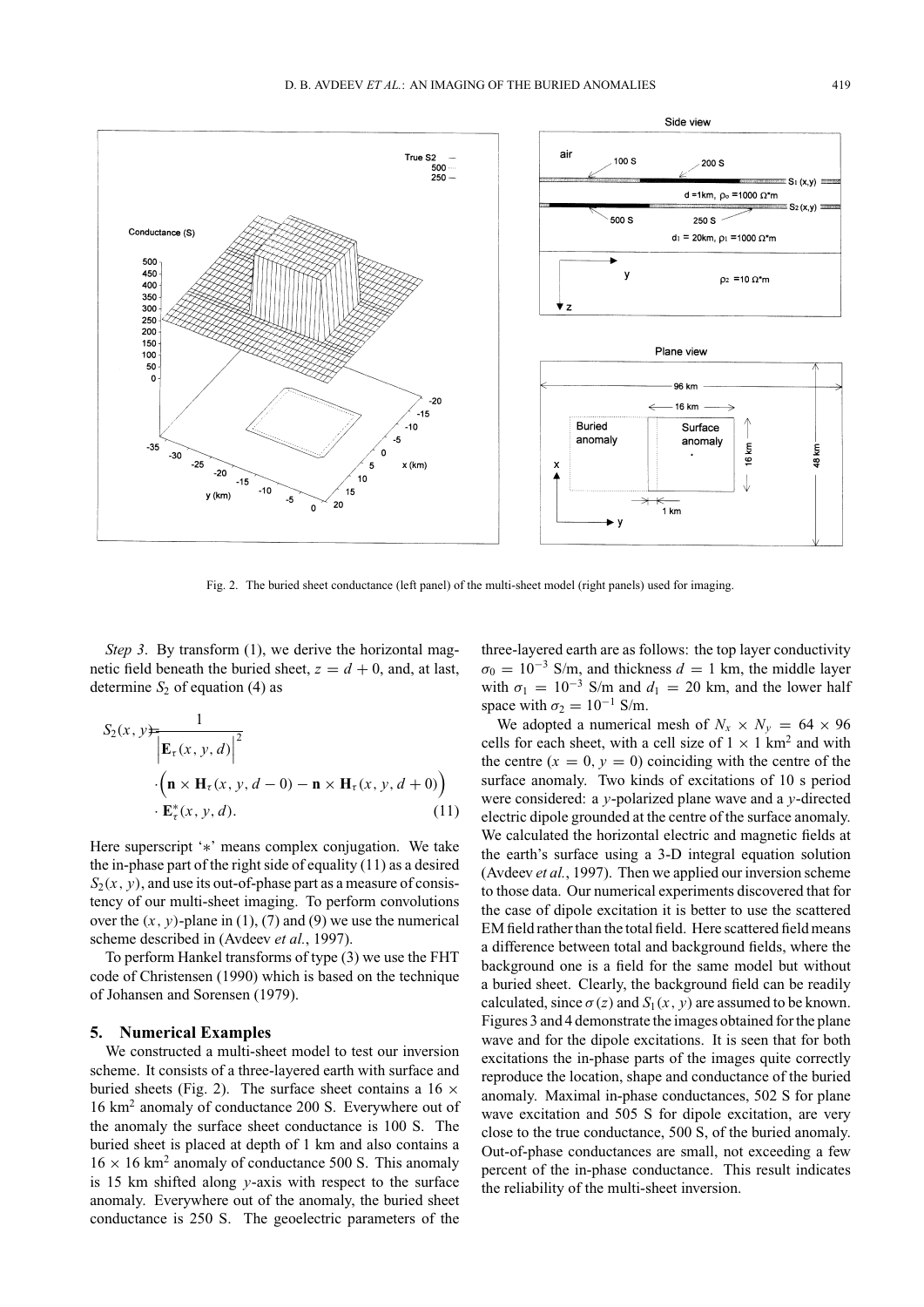

Fig. 3. The 0.1 Hz MT image of the model in Fig. 1. The left panel shows the in-phase part of the buried sheet conductance *S*<sub>2</sub>, while the right panel presents the out-of-phase part.



Fig. 4. The 0.1 Hz HED image of the model in Fig. 1. The left panel shows the in-phase part of the buried sheet conductance  $S_2$ , while the right panel presents the out-of-phase part.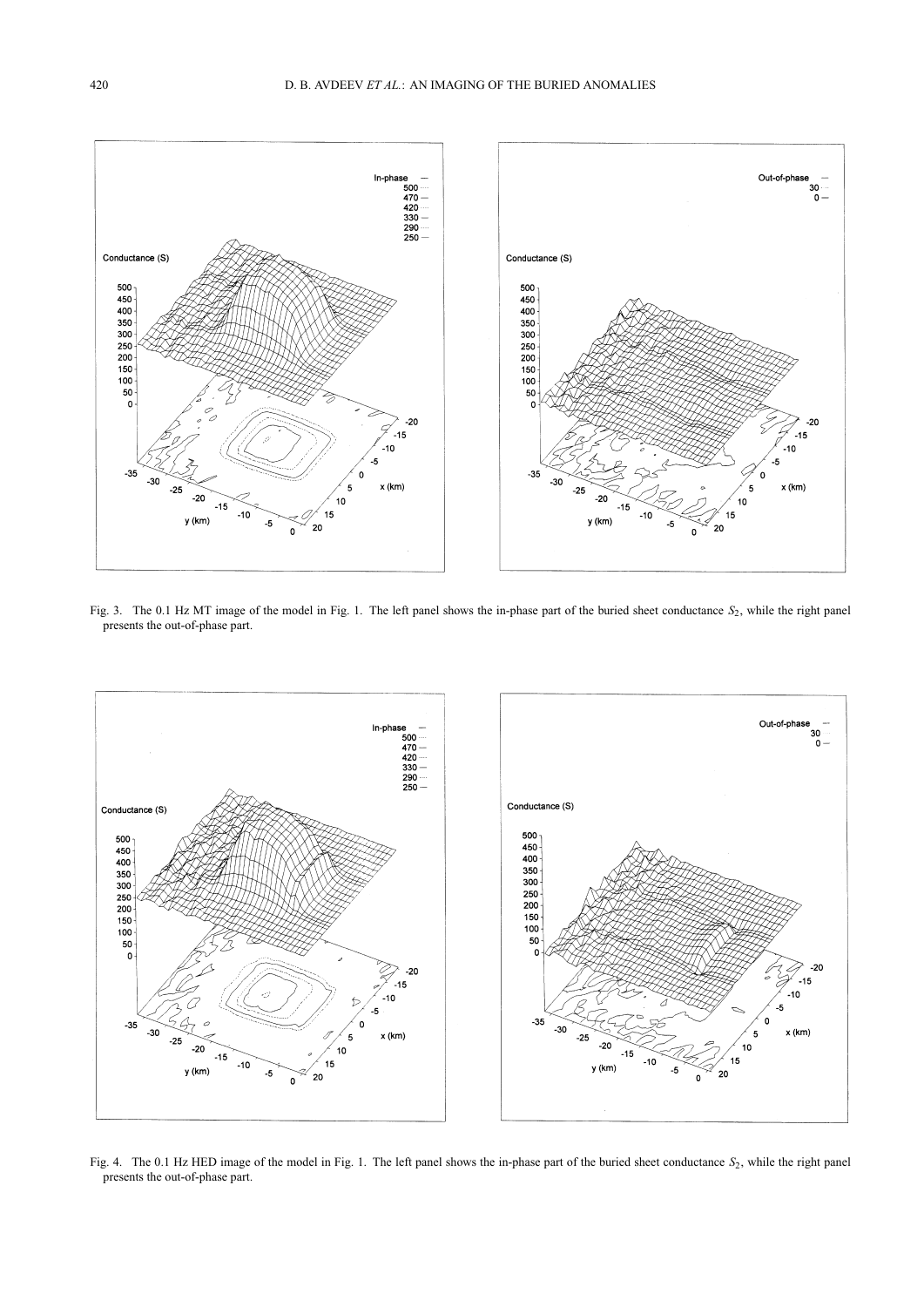#### **6. Conclusion**

In this paper we have proposed a stable and fast inversion scheme of imaging underground structures. As an example, this scheme takes 12 s on a Pentium-100 MHz per frequency and per excitation to invert  $64 \times 96$  array of EM data. The reason for its speed is that the inversion doesn't need forward modelling. However this merit appears to be counterbalanced by the fact that a spatial coverage and simultaneity of EM measurements are required. We believe that our inversion scheme may have various useful geophysical applications, such as the detection of crustal anomalies, EM monitoring of seismotectonic processes and of hydrocarbon reservoir changes, and mapping of pollution zones.

**Acknowledgments.** We thank Boris Singer for many valuable dis- $\varphi$ cussions of a multi-sheet inversion given to authors during his stay at the EM Modelling Laboratory of IZMIRAN. We are also grateful to anonymous referees for their useful suggestions and comments on the manuscript and to William Frangos for his corrections of the English. The research described in this publication was made possible in part by grant RIA000 from the International Science Foundation and grants no. 96-05-66006 and no.97-05-65725 from the Russian Foundation for Basic Research.

## **Appendix. EM Field Downward Continuation Across a Homogeneous Layer**

In this Appendix we derive an explicit form for the horizontal EM field continuation from the earth's surface,  $z = +0$ , down to a depth,  $z = d - 0$ . Maxwell's equations within the homogeneous layer  $(0 < z < d)$  of conductivity  $\sigma_0$  read

$$
\nabla \times \mathbf{H} = \sigma_0 \mathbf{E}, \nabla \times \mathbf{E} = i\omega \mu_0 \mathbf{H}.
$$
\n(A.1)

Let's perform the Fourier transform

$$
\mathbf{E}_{\tau}(k_x, k_y, z) = \int \mathbf{E}_{\tau}(x, y, z) e^{-ixk_x - iyk_y} dx dy, \quad (A.2)
$$

of horizontal electric field  $\mathbf{E}_{\tau}$  into  $(k_{x}, k_{y})$ -domain. In this domain we decompose  $\mathbf{E}_{\tau}(\mathbf{k}, z)$  as

$$
\mathbf{E}_{\tau} = -\mathcal{E}^{t} \frac{\mathbf{n} \times i\mathbf{k}}{k} - \mathcal{E}^{p} \frac{i\mathbf{k}}{k},
$$
 (A.3)

via scalar potentials  $\mathscr{E}^t(\mathbf{k}, z)$  and  $\mathscr{E}^p(\mathbf{k}, z)$ . Here  $\mathbf{k} =$  $(k_x, k_y)$ , and  $k = |\mathbf{k}|$ . Similarly we decompose horizontal magnetic field  $\mathbf{H}_{\tau}(\mathbf{k}, z)$  as

$$
\mathbf{n} \times \mathbf{H}_{\tau} = -\mathcal{H}^{t} \frac{\mathbf{n} \times i\mathbf{k}}{k} - \mathcal{H}^{p} \frac{i\mathbf{k}}{k}.
$$
 (A.4)

Substituting decompositions (A.3) and (A.4) into Maxwell's equations (A.1) transformed beforehand into  $(k_x, k_y)$ domain, and gathering terms involving vectors  $\frac{\mathbf{n} \times i\mathbf{k}}{k}$  and  $\frac{i\mathbf{k}}{k}$ we derive the system

$$
\begin{cases} \partial_z \mathscr{E}^t = i \omega \mu_0 \mathscr{H}^t \\ \partial_z \mathscr{H}^t = \frac{\mathscr{E}^2}{i \omega \mu_0} \mathscr{E}^t, \end{cases} \tag{A.5}
$$

with respect to  $\mathscr{E}^t$ ,  $\mathscr{H}^t$ , and the system

$$
\begin{cases}\n\partial_z \mathscr{E}^p = -\frac{\mathscr{E}^2}{\sigma_0} \mathscr{H}^p \\
\partial_z \mathscr{H}^p = -\sigma_0 \mathscr{E}^p,\n\end{cases} \tag{A.6}
$$

with respect to  $\mathcal{E}^p$ ,  $\mathcal{H}^p$ . Here  $\mathcal{E}^2 = k^2 - i\omega\mu_0\sigma_0$ . System (A.5) is equivalent to the second order differential equation

$$
\partial_z^2 \mathscr{E}^t = \mathbf{r}^2 \mathscr{E}^t. \tag{A.7}
$$

The solution of this equation at depth  $z = d - 0$  can be written via the solution at depth  $z = +0$  as

$$
\mathscr{E}^{t}(\mathbf{k}, d - 0) = \cosh(\alpha d) \mathscr{E}^{t}(\mathbf{k}, +0)
$$

$$
+ \frac{1}{\alpha} \sinh(\alpha d) \partial_{z} \mathscr{E}^{t}(\mathbf{k}, +0). \quad (A.8)
$$

From (A.5) we have  $\partial_z \mathcal{C}^t(\mathbf{k}, +0) = i \omega \mu_0 \mathcal{H}^t(\mathbf{k}, +0)$ , and thus equation (A.8) reads

$$
\begin{aligned} \n\mathcal{E}^t(\mathbf{k}, d-0) \\
&= \cosh(\mathbf{\alpha}d) \bigg( \mathcal{E}^t(\mathbf{k}, +0) + \frac{i\omega\mu_0}{\mathbf{\alpha}}\tanh(\mathbf{\alpha}d) \, \mathcal{H}^t(\mathbf{k}, +0) \bigg). \n\end{aligned} \tag{A.9}
$$

In a similar way we derive

$$
\mathcal{E}^{p}(\mathbf{k}, d - 0)
$$
  
= cosh( $\alpha d$ )  $\left( \mathcal{E}^{p}(\mathbf{k}, +0) - \frac{\alpha}{\sigma_0} \tanh(\alpha d) \mathcal{H}^{p}(\mathbf{k}, +0) \right).$  (A.10)

From decompositions (A.3) and (A.4) it follows that

$$
\mathcal{E}^{t} = \frac{\mathbf{n} \times i\mathbf{k}}{k} \cdot \mathbf{E}_{\tau}, \ \mathcal{H}^{t} = \frac{\mathbf{n} \times i\mathbf{k}}{k} \cdot \mathbf{n} \times \mathbf{H}_{\tau},
$$
\n
$$
\mathcal{E}^{p} = \frac{i\mathbf{k}}{k} \cdot \mathbf{E}_{\tau}, \quad \mathcal{H}^{p} = \frac{i\mathbf{k}}{k} \cdot \mathbf{n} \times \mathbf{H}_{\tau}.
$$
\n(A.11)

Substitutions of (A.11) into (A.9), (A.10) and consequent substitutions of the results into (A.3) give

$$
\mathbf{E}_{\tau}(\mathbf{k}, d - 0) = \cosh(\alpha d)
$$

$$
\cdot \left( \mathbf{E}_{\tau}(\mathbf{k}, +0) - i\omega\mu_0 \frac{\tanh(\alpha d)}{\alpha} \left( \frac{\mathbf{n} \times i\mathbf{k}}{k} \right) \otimes \frac{i\mathbf{k}}{k} \mathbf{H}_{\tau}(\mathbf{k}, +0) - \frac{1}{\sigma_0} \operatorname{aranh}(\alpha d) \frac{i\mathbf{k}}{k} \otimes \left( \frac{\mathbf{n} \times i\mathbf{k}}{k} \right) \mathbf{H}_{\tau}(\mathbf{k}, +0) \right). \quad (A.12)
$$

Ultimately, transforming  $(A.12)$  into the  $(x, y)$ -domain, we obtain the downward continued electric field

$$
\mathbf{E}_{\tau}(x, y, d - 0) = \int Q^{(1)}(x - x', y - y')
$$
  
•
$$
\tilde{\mathbf{E}}_{\tau}(x', y', d - 0) dx'dy', \quad (A.13)
$$

where

$$
\mathbf{E}_{\tau}(x, y, d - 0) \n= \mathbf{E}_{\tau}(x, y, +0) \n+ \int (i\omega\mu_0 Q^{(2)} + \frac{1}{\sigma_0} Q^{(3)})(x - x', y - y') \n\cdot \mathbf{H}_{\tau}(x', y', +0) dx'dy',
$$
\n(A.14)

and where

$$
Q^{(1)} = \mathcal{B}_0[k\cosh(\mathbf{a}d)], \tag{A.15}
$$